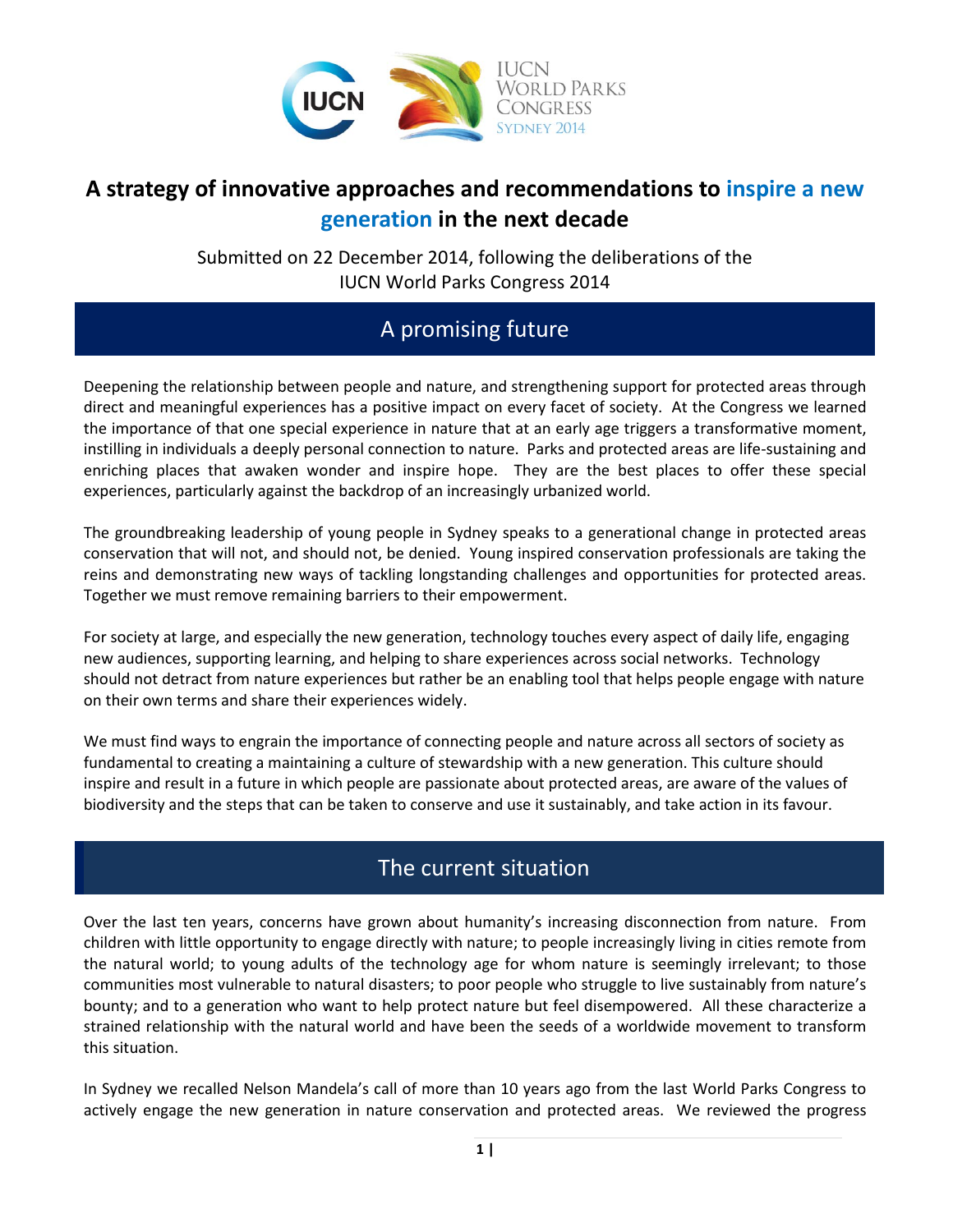made in the past ten years and realized that, whilst things have happened, much still needs to be accomplished. More needs to be done to identify the baselines and to agree to targets to aim for. And more needs to be done to capture the impressive array of initiatives that are underway already.

It is clear that much has being done within those institutions already involved with protected areas; however greater focus on connecting people and nature is required and many other sectors are not yet sensitized to the cross-societal imperatives of connecting people to nature.

The Congress highlighted that many barriers still exist to effectively empowering young voices in conservation; that the technology landscape is a rapidly changing but powerful tool to support connection; and that the collective power of citizens is being harnessed to work in new and exciting ways.

The Inspiring a New Generation Stream has focused on the actions needed to better connect a new generation to nature as well as opportunities to better empower young people as tomorrow's conservation leaders. We want the WPC to start a new ground swell of youthful support for nature and protected areas. The WPC has served as the launch pad for new initiatives among leaders of all ages to move these ideas forward.

#### Recommendations for change

The Sydney Congress has provided a first-time opportunity to focus on inspiring a new generation to connect with, love, value, and conserve nature. Bold aspirational recommendations and actions across diverse actors are needed.

- 1. Through a WCPA-CEC led InterCommission Task Force (or similar mechanism) that engages partners across sectors such as health, outdoor recreation, citizen science, technology, and education, launch an integrated global programme within IUCN's Intersessional Programme 2016-2020, to connect young people to nature, thus contributing to the achievement of CBD Aichi Targets 1 & 11.
- 2. IUCN and at least 50 protected area management authorities, in collaboration with partners across sectors, adopt organizational policy, strategy, communication and action planning aimed at facilitating youth, urban dwellers, multi-cultural groups, and other new audiences to engage with nature and parks on their own terms, creatively and unconditionally.
- 3. Establish a global framework of metrics to measure and evaluate increasing youth and public engagement in protected areas and nature, including identifying baselines and gaps in knowledge on the connection between people and nature and the relationship between this connection and outcomes such as health, education, and conservation gains.
- 4. In partnership with the Education and Childhood Development sector and others, put in place a growing number of programmes that ensure all children have had at least one transformational experience in protected areas and nature at an early age.
- 5. Young people operationalise and scale up on-line platforms such as Cocomaps, CoalitionWild and NoWalls as well as social media and other mechanisms such as citizen science that showcase innovative programmes and partnerships and share the experiences and passion of a new generation connecting with nature.
- 6. Empower young people to be current and future leaders through their own efforts with support by IUCN, protected area agencies, NGOs and other sectors, through programmes that mentor and reward young conservation professionals ensuring real and meaningful contributions to decision-making and strategic thinking.